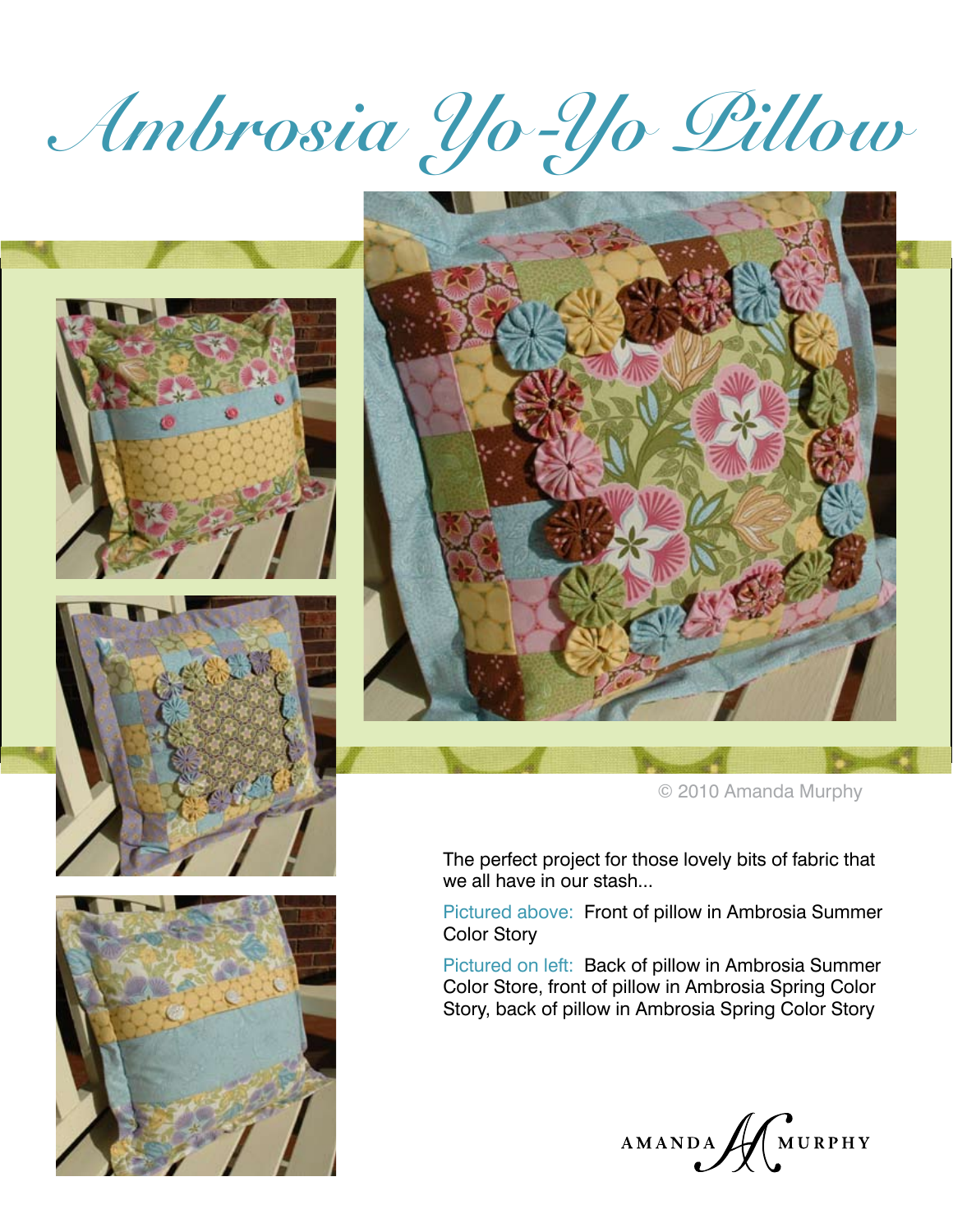# **Materials**

#### **Miscellaneous**

- • 16 inch pillow form
- • large gold Clover™ Yo-Yo Maker (optional)
- 3 decorative buttons
- • 3" x 20" strip of lightweight fusible interfacing
- hand quilting thread (or other strong thread)

### F**abric - Pillow Front:**

- 1 yard total of fabric scraps at least six different colors or patterns, that can be cut into 2-½" and 5" squares
- • 8-1/2" x 8-1/2" feature print for center square
- • 9" x 20" scrap for the flange

### **Fabric - Pillow Back**

- 1 fat quarter for your main backing fabric
- • 7-½" x 20" piece of a contrasting print for the center panel
- $4-\frac{1}{2}$ " x 20" accent print for the buttonhole panel

| A <sub>1</sub> | A2             | A3             | A <sub>4</sub> | A <sub>5</sub> | A <sub>6</sub> | <b>A7</b>      | A <sub>8</sub> |
|----------------|----------------|----------------|----------------|----------------|----------------|----------------|----------------|
| <b>B1</b>      | <b>B2</b>      | <b>B3</b>      | <b>B4</b>      | <b>B5</b>      | <b>B6</b>      | <b>B7</b>      | <b>B8</b>      |
| C <sub>1</sub> | C <sub>2</sub> |                |                |                |                | C <sub>7</sub> | C <sub>8</sub> |
| D <sub>1</sub> | D <sub>2</sub> |                |                |                |                | D7             | D <sub>8</sub> |
| E <sub>1</sub> | E <sub>2</sub> |                |                |                |                | E7             | E <sub>8</sub> |
| F <sub>1</sub> | F <sub>2</sub> |                |                |                |                | F7             | F <sub>8</sub> |
| G <sub>1</sub> | G <sub>2</sub> | G <sub>3</sub> | G <sub>4</sub> | G <sub>5</sub> | G <sub>6</sub> | G7             | G <sub>8</sub> |
| H1             | H <sub>2</sub> | <b>H3</b>      | H4             | H <sub>5</sub> | H <sub>6</sub> | <b>H7</b>      | H <sub>8</sub> |

© 2010 Amanda Murphy. This complimentary pattern is for personal use only. Please feel free to share it with your friends, but the sale of this pattern or skirts made from it is not permitted. Thanks!

# **Instructions**

*\* All seams ¼"*

## **Front of Pillow**

- 1. To make 20 yo-yos, gather your 20 approximately 5" x 5" assorted fabric squares. Use the Clover™ Yo-Yo Maker to make perfectly shaped yo-yos every time or, if you don't have a yo-yo maker, cut 20 4-½" circles. To make each yo-yo, use hand quilting thread (or another strong thread) and make running stitches about  $\frac{1}{4}$ " long around the entire circle, while turning under the seam ¼". Pull up the gathering thread to form a yo-yo and knot. Run the threads through the inside of the yoyo before cutting off. Set aside.
- 2. Cut 48 2-½" squares for your patchwork.
- 3. Arrange the small squares around the central square in a pleasing pattern as shown in the diagram to the left, so that color and pattern are nicely varied. Now you are ready to piece. (I find it easiest to label each piece with a bit of masking tape at this point, but for those with better memories, that may not be necessary.)
- 4. Join A1 to A2, A3 to A4, A5 to A6, and A7 to A8. Join C1 to C2 and C7 to C8. Join rows E and G in a similar fashion. Press seams to the **RIGHT**. Continue sewing and pressing rows A and G together until you have strips of 8 squares.
- 5. Join B1 to B2, B3 to B4, B 5 to B6, B7 to B8. Join D1 to D2 and D7 to D8. Do the same for rows F and H. Press seams to the **LEFT**. Continue sewing and pressing rows B and H together until you have a strip of 8 squares.
- 6. Now sew rows A and B together. Sew rows H and G together. Press.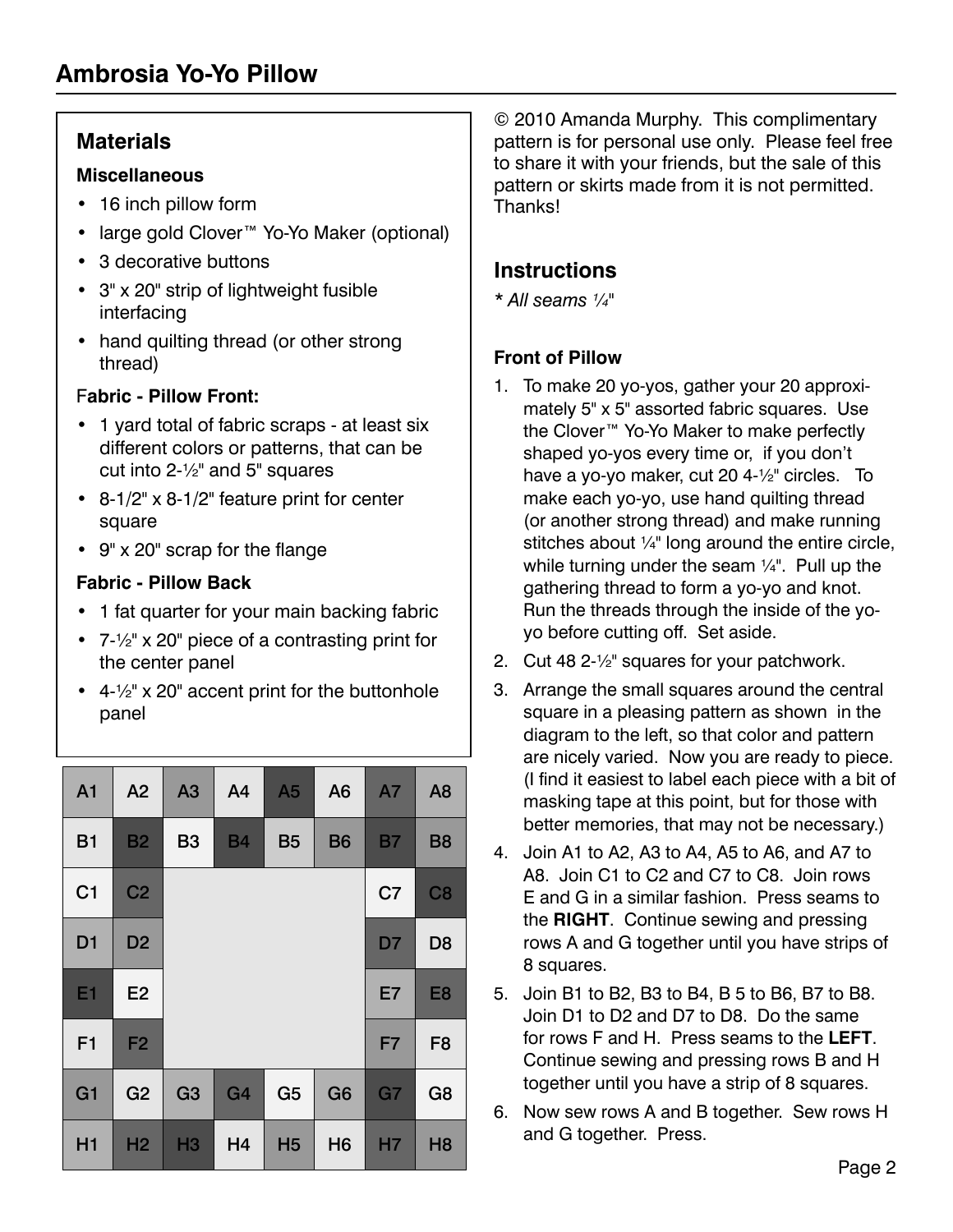

- 8. At this point, you should have units that look like the diagram on the left. Now join the C, D, E, and F panels on the left. Join the same panels on the right. Sew these units to both sides of your central square.
- 9. Piece the AB unit and the CD unit to the central panel.
- 10. Now you just need to add the material for the flange. Cut two 2" x 16-½" strips. Sew them to the sides of your central unit. Cut two 2" x 19-½" strips. Sew them to the top and bottom.
- 11. Following the pattern photo, tack on the yo-yos to the seam that runs along the outer edges of the main panel. Try to stitch through the seam allowances to increase the stability of the attachment. There are six yo-yos on each side (including corners). You are done with the front of the pillow!

#### **Back of Pillow**

- 1. Take the fat quarter of the main fabric for the back of the pillow and cut two pieces that are 7-½" x 20". Set aside.
- 2. Cut the interfacing into a  $1-\frac{1}{4}$ " strip and a  $1-\frac{3}{4}$ " strip.
- 3. Take the contrasting piece of fabric that is  $7-1/2$ " x 20" and press one of the long edges under  $\frac{1}{4}$ ". Slip the 1- $\frac{1}{4}$ " wide piece of interfacing under the fold and iron onto the wrong side of the fabric. Fold over again, with the crease on the edge of the interfacing. (This will stabilize the area where you sew the buttons.) Turn the fabric WRONG side up and stitch 1/8" away from your original fold, encasing your interfacing strip.
- 4. Join one of the main fabric panels to the other raw edge of this contrasting center panel. Press seam toward center panel.
- 5. Now take the  $4-\frac{1}{2}$ " x 20" piece of accent fabric and join it to the other main panel along the long edge. Press seam toward accent fabric. Press the other long edge of the accent fabric under  $\frac{1}{4}$ ". Slip the 1- $\frac{3}{4}$ " piece of interfacing under the fold and iron onto the wrong side of the fabric. Fold over again, so that the folded



Step 3-4



Step 5